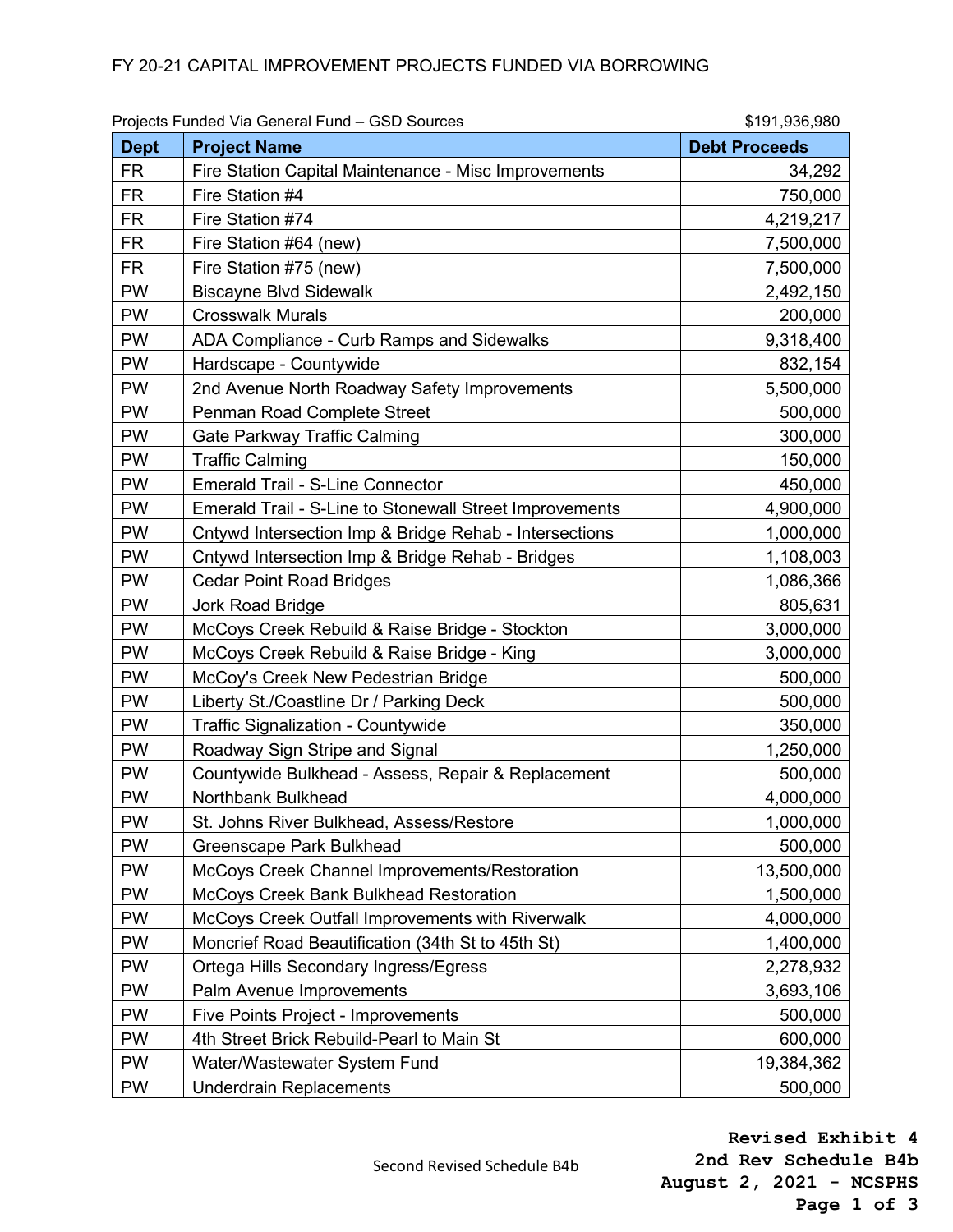| <b>Dept</b> | <b>Project Name</b>                                      | <b>Debt Proceeds</b> |
|-------------|----------------------------------------------------------|----------------------|
| PW          | Carver International / Sophist Dr Underdrain             | 600,000              |
| <b>PW</b>   | <b>Wills Branch Dredge</b>                               | 700,000              |
| <b>PW</b>   | <b>Woolery Drive Drainage Study and Improvements</b>     | 2,000,000            |
| <b>PW</b>   | Ocean Street/Bay Street Drainage Improvement             | 550,000              |
| <b>PW</b>   | <b>LaSalle Street Pump Station</b>                       | 3,125,548            |
| <b>PW</b>   | <b>Hammond Blvd Wall</b>                                 | 200,000              |
| PW          | Civic Site Attraction and Riverwalk at the Shipyards     | 800,000              |
| <b>PW</b>   | JAX ASH - McCoys Creek Buffer to Creek Bank              | 1,500,000            |
| <b>PW</b>   | <b>JAX ASH - McCoys Creek Standard Remediation</b>       | 2,100,000            |
| PW          | <b>JAX Ash Site Pollution Remediation</b>                | 4,850,000            |
| PW          | Mt Olive Cemetery Assessment/Restoration                 | 3,160,000            |
| PW          | ADA Compliance - Public Buildings                        | 2,000,000            |
| PW          | Facilities Capital Maintenance - Gov't                   | 1,100,000            |
| PW          | <b>Public Buildings - Roofing</b>                        | 400,000              |
| <b>PW</b>   | Police Memorial Bldg - Maint & Upgrades                  | 275,000              |
| <b>PW</b>   | Pretrial Detention Facility - Cell Door System           | 500,000              |
| PW          | UF Health Capital Improvements                           | 20,000,000           |
| PW          | Yates Building - Maintenance and Upgrades                | 555,000              |
| PW          | Facilities Cap Maint Gov't - Assess & Remediation        | 500,000              |
| <b>PW</b>   | Fleet Management - Maintenance and Upgrades              | 617,347              |
| PW          | Montgomery Correctional Center Machine Shop              | 1,100,000            |
| <b>PW</b>   | <b>Tactical Research and Development Center</b>          | 600,000              |
| PW          | <b>Mayport Community Center</b>                          | 2,600,000            |
| PW          | <b>Traffic Engineering - Warehouse</b>                   | 300,000              |
| <b>PW</b>   | Highlands Regional Library - Childrens Area Renovations  | 270,000              |
| <b>PW</b>   | Webb Wesconnett Library - Childrens Area Renovations     | 270,000              |
| PW          | <b>Florida Theatre Facility Improvements</b>             | 1,000,000            |
| PL          | Oceanway Branch Library Replacement                      | 5,771,972            |
| <b>SH</b>   | Academy Firing Range storage lease building              | 1,185,000            |
| <b>SM</b>   | <b>Building Systems - Prime Osborn Convention Center</b> | 945,000              |
| <b>RP</b>   | Jacksonville Zoo Capital Improvements                    | 5,000,000            |
| <b>RP</b>   | Countywide Parks - Upgrades/Maintenance & Repairs        | 3,000,000            |
| <b>RP</b>   | McCoys Creek Kayak Launch Sites (3)                      | 500,000              |
| <b>RP</b>   | McCoy's Creek Greenway                                   | 3,267,000            |
| <b>RP</b>   | Southbank Riverwalk Extension & Enhancements             | 3,000,000            |
| <b>RP</b>   | <b>Sheffield Park - Soccer Fields</b>                    | 3,000,000            |
| <b>RP</b>   | Palmetto Leaves Rgnl Park - Construct Sports Fields      | 2,000,000            |
| <b>RP</b>   | Jacksonville Baldwin Rail Trail - Repave Trail           | 1,992,500            |